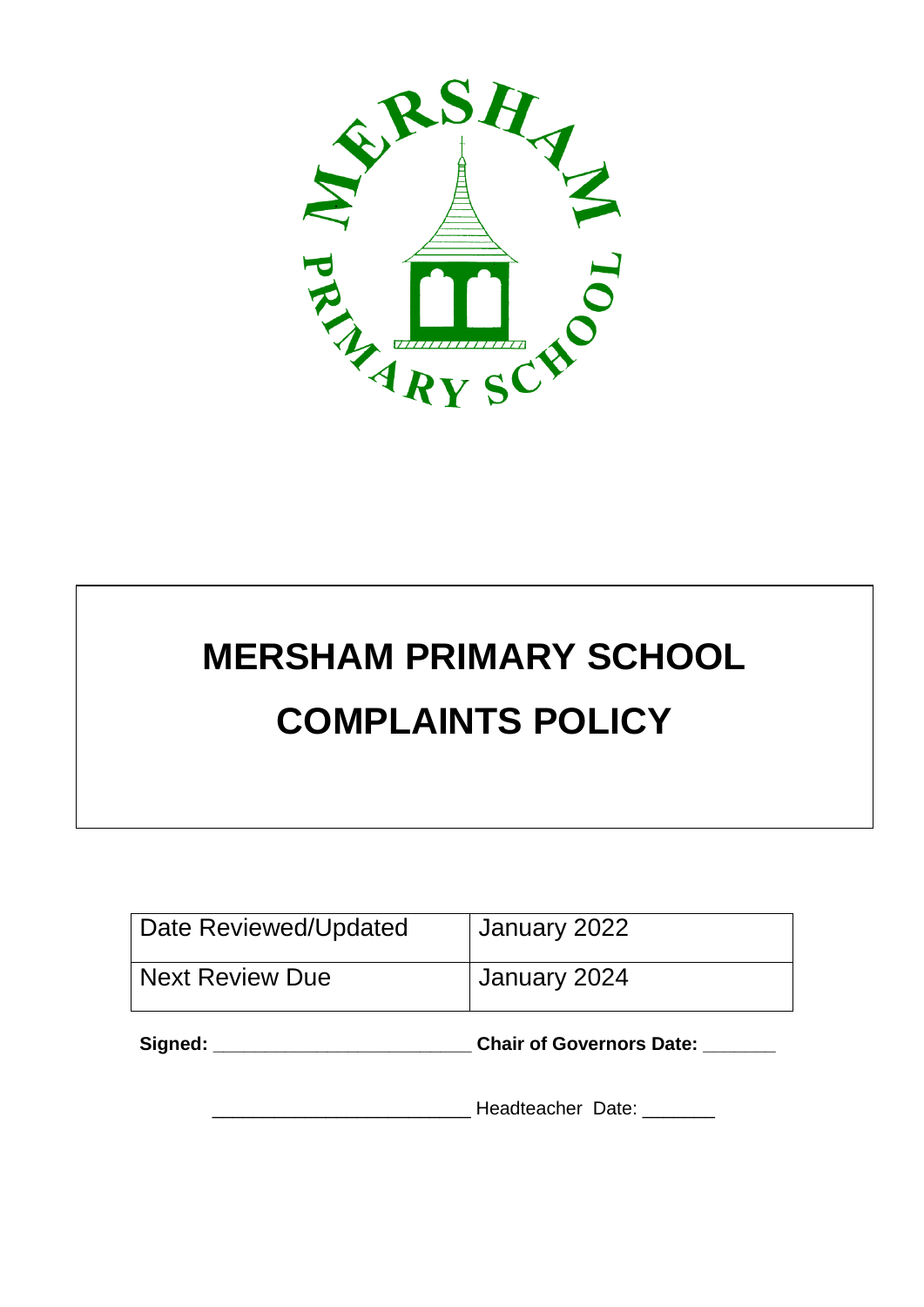## **Who can make a complaint?**

**This complaints policy and procedure is not limited to parents or carers of children that are registered at the school. Any person, including members of the public, may make a complaint to Mersham Primary School about any provision of facilities or services that we provide**. Unless complaints are dealt with under separate statutory procedures (such as appeals relating to exclusions or admissions), we will use this complaints procedure.

#### **The difference between a concern and a complaint**

A concern may be defined as '*an expression of worry or doubt over an issue considered to be important for which reassurances are sought'*.

A complaint may be defined as '*an expression of dissatisfaction however made, about actions taken or a lack of action*'.

It is in everyone's interest that concerns and complaints are resolved at the earliest possible stage. Many issues can be resolved informally, without the need to use the formal stages of the complaints procedure. Mersham Primary School takes concerns seriously and will make every effort to resolve the matter as quickly as possible.

If you have difficulty discussing a concern with a particular member of staff, we will respect your views. In these cases, the complaints co-ordinator Cheryl Chalkley, will refer you to another staff member. Similarly, if the member of staff directly involved feels unable to deal with a concern, Cheryl Chalkley will refer you to another staff member. The member of staff may be more senior but does not have to be. The ability to consider the concern objectively and impartially is more important.

We understand however, that there are occasions when people would like to raise their concerns formally. In this case, Mersham Primary School will attempt to resolve the issue internally, through the stages outlined within this complaints procedure.

## **How to raise a concern or make a complaint**

A concern or complaint can be made in person by parents, carers (including parents or carers of children no longer at the school) and members of the public, in writing or by telephone. They may also be made by a third party acting on behalf on a complainant, as long as they have appropriate consent to do so.

**Concerns** should be raised with the class teacher in the first instance. At this stage informal mediation may be offered. While this can be useful in helping the school and complainants reach an agreement and move forward, there are times when it may not be the most appropriate course of action.

Mediation can:

- provide a helpful mechanism for discussion when a concern is raised
- help to rebuild the relationship between all parties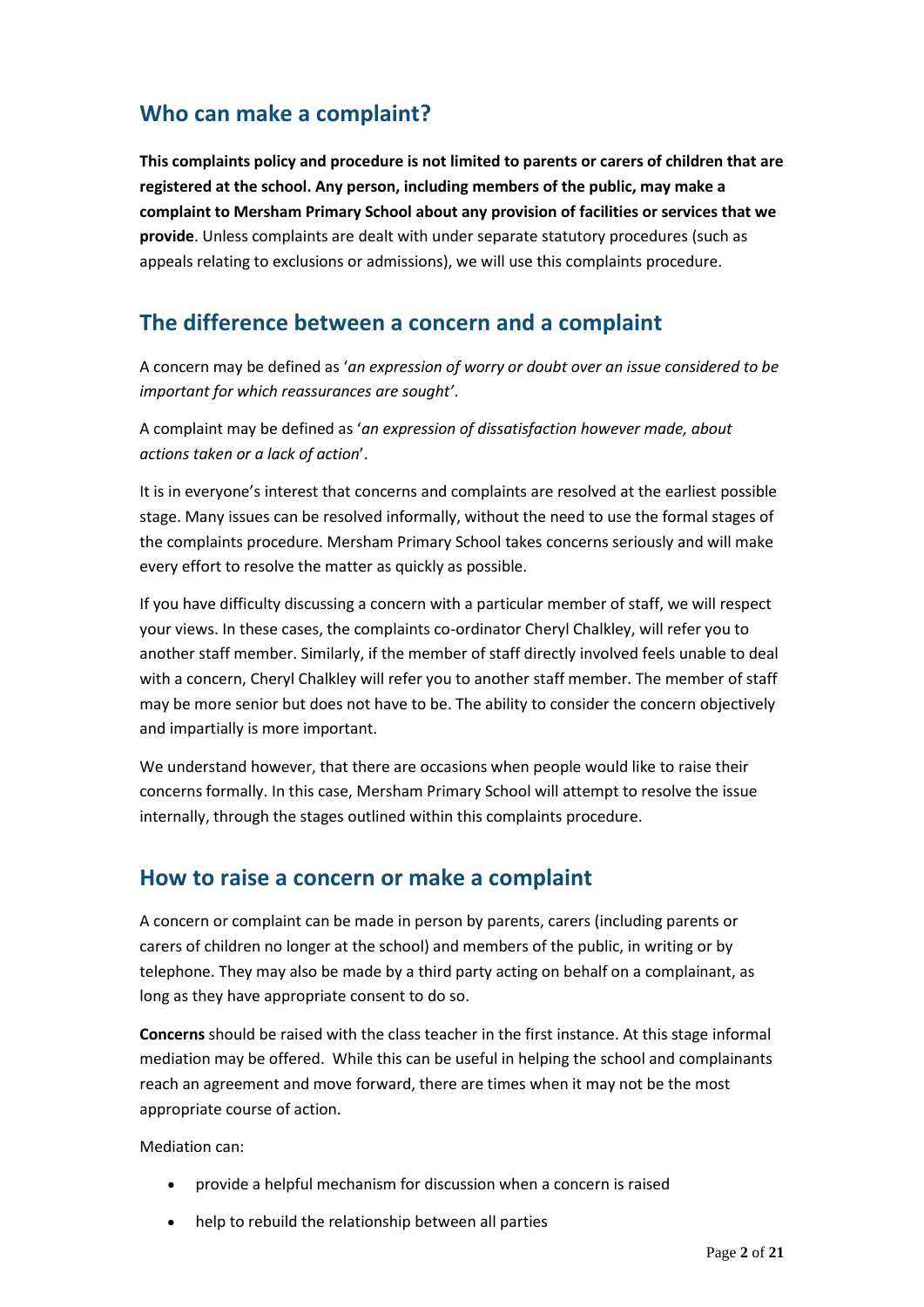It should not be used as a substitute for an investigation during the formal stages of the complaints procedure.

If neither the complainant nor the school considers that mediation will serve any practical purpose at this point, the complainant will not be prevented from moving to the next investigative stage of the complaints procedure.

If the issue remains unresolved, the next step is to make a formal complaint.

Complainants should not approach individual governors to raise concerns or complaints. They have no power to act on an individual basis and it may also prevent them from considering complaints at Stage 2 of the procedure.

Complaints against school staff (except the headteacher) should be made in the first instance, to Cheryl Chalkley (the headteacher) via the school office*.* Please mark them as Private and Confidential.

Complaints that involve or are about the headteacher should be addressed to Lesley Caldwell (the Chair of Governors, care of the complaints co-ordinator), via the school office. Please mark them as Private and Confidential.

Complaints about the Chair of Governors, any individual governor or the whole governing body should be addressed to Cheryl Chalkley (the complaints co-ordinator) and/or Felicity Moore (the Clerk to the Governing Body) via the school office. Please mark them as Private and Confidential.

For ease of use, a template complaint form is included at the end of this procedure. If you require help in completing the form, please contact the school office. You can also ask third party organisations like the Citizens Advice to help you.

In accordance with equality law, we will consider making reasonable adjustments if required, to enable complainants to access and complete this complaints procedure. For instance, providing information in alternative formats, assisting complainants in raising a formal complaint or holding meetings in accessible locations.

#### **Anonymous complaints**

We will not normally investigate anonymous complaints. However, the headteacher or Chair of Governors, if appropriate, will determine whether the complaint warrants an investigation.

## **Time scales**

You must raise the complaint within three months of the incident or, where a series of associated incidents have occurred, within three months of the last of these incidents. We will consider complaints made outside of this time frame if exceptional circumstances apply.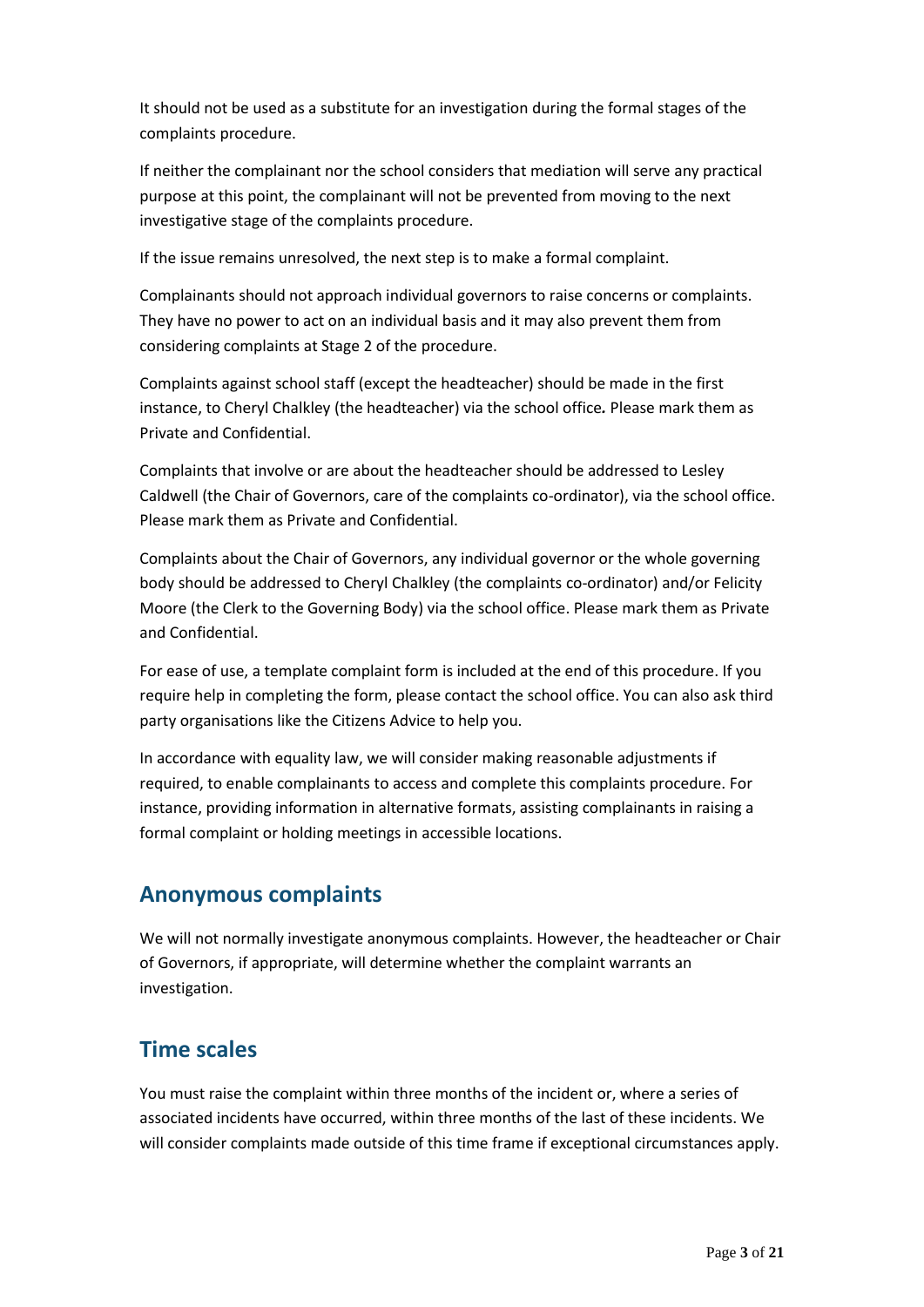# **Complaints received outside of term time**

We will consider complaints made outside of term time to have been received on the first school day after the holiday period.

## **Scope of this Complaints Procedure**

This procedure covers all complaints about any provision of community facilities or services by Mersham Primary School, other than complaints that are dealt with under other statutory procedures, including those listed below.

| <b>Exceptions</b>                                            | Who to contact                                                                                                                                                                                                                                                                                                                      |  |
|--------------------------------------------------------------|-------------------------------------------------------------------------------------------------------------------------------------------------------------------------------------------------------------------------------------------------------------------------------------------------------------------------------------|--|
| Admissions to schools                                        | For concerns about admissions please see the School's<br>Admissions Policy or contact Kent County Council Admissions<br>team                                                                                                                                                                                                        |  |
| Statutory assessments of Special<br><b>Educational Needs</b> | Special Educational Needs: The Complainant can use this<br>policy to complain unless the Complainants child has an<br>Education Health and Care Plan and the Complainant wishes<br>to appeal against a decision that the Local Authority has<br>taken. If this is the case, the Complainant needs to contact<br>the Local Authority |  |
| School re-organisation proposals                             | School re-organisation proposals should be raised with the<br>KCC Contact Centre 01622 671411                                                                                                                                                                                                                                       |  |
| Matters likely to require a Child                            | Complaints about child protection matters are handled under                                                                                                                                                                                                                                                                         |  |
| Protection Investigation                                     | our child protection and safeguarding policy and in                                                                                                                                                                                                                                                                                 |  |
|                                                              | accordance with relevant statutory guidance.                                                                                                                                                                                                                                                                                        |  |
|                                                              |                                                                                                                                                                                                                                                                                                                                     |  |
| Freedom of Information                                       | Subject Access Requests and Freedom of Information<br>Requests: please see the School's Data Protection and<br><b>Freedom of Information Policies</b>                                                                                                                                                                               |  |
| Exclusion of children from                                   |                                                                                                                                                                                                                                                                                                                                     |  |
| school*                                                      | Further information about raising concerns about exclusion                                                                                                                                                                                                                                                                          |  |
|                                                              | can be found at: www.gov.uk/school-discipline-                                                                                                                                                                                                                                                                                      |  |
|                                                              | exclusions/exclusions.                                                                                                                                                                                                                                                                                                              |  |
|                                                              |                                                                                                                                                                                                                                                                                                                                     |  |
|                                                              | *complaints about the application of the behaviour policy can<br>be made through the school's complaints procedure. See                                                                                                                                                                                                             |  |
|                                                              | School Behaviour policy on the website                                                                                                                                                                                                                                                                                              |  |
|                                                              |                                                                                                                                                                                                                                                                                                                                     |  |
| Whistleblowing                                               | We have an internal whistleblowing procedure for all our<br>employees, including temporary staff and contractors.                                                                                                                                                                                                                   |  |
|                                                              | The Secretary of State for Education is the prescribed person<br>for matters relating to education for whistleblowers in<br>education who do not want to raise matters direct with their<br>employer.                                                                                                                               |  |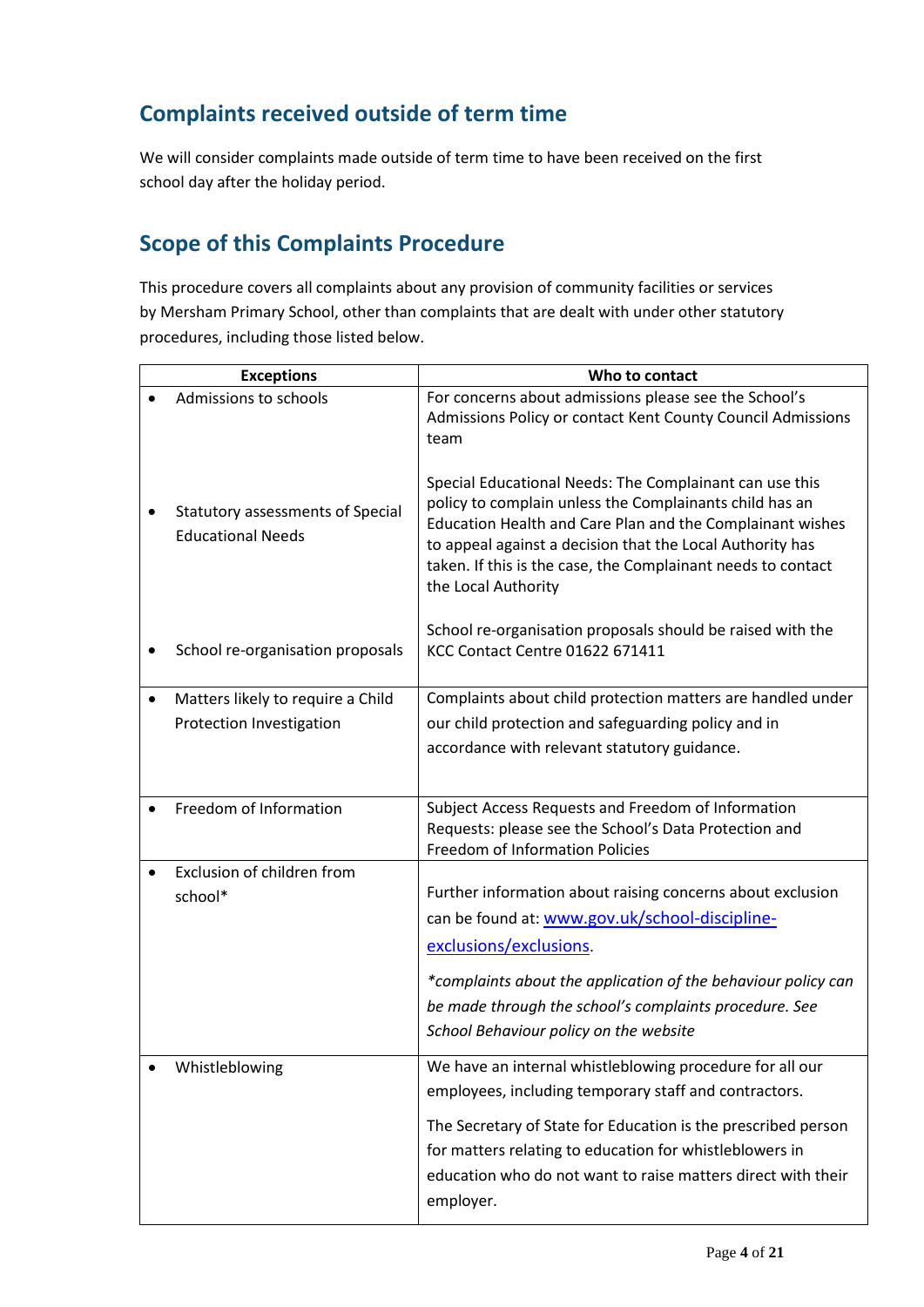|                                 | Referrals can be made at:                                      |
|---------------------------------|----------------------------------------------------------------|
|                                 | www.education.gov.uk/contactus.                                |
|                                 |                                                                |
|                                 | Volunteer staff who have concerns about our school should      |
|                                 | complain through the school's complaints procedure. You        |
|                                 | may also be able to complain direct to the LA or the           |
|                                 | Department for Education (see link above), depending on the    |
|                                 | substance of your complaint.                                   |
|                                 |                                                                |
|                                 | Anonymous complaints: Please refer to the School's             |
|                                 | <b>Whistleblowing Policy</b>                                   |
|                                 |                                                                |
| Staff grievances                | Staff grievance, capability or disciplinary; these are covered |
|                                 | by separate School Policies and Procedures                     |
|                                 |                                                                |
| <b>Staff conduct</b>            | Complaints about staff will be dealt with under the school's   |
|                                 | internal disciplinary procedures, if appropriate.              |
|                                 |                                                                |
|                                 | Complainants will not be informed of any disciplinary action   |
|                                 | taken against a staff member as a result of a complaint.       |
|                                 | However, the complainant will be notified that the matter is   |
|                                 | being addressed.                                               |
|                                 |                                                                |
| Complaints about services       | Providers should have their own complaints procedure to deal   |
| provided by other providers who | with complaints about service. Please contact them direct.     |
| may use school premises or      |                                                                |
| facilities                      |                                                                |
|                                 |                                                                |
| National Curriculum - content   | Please contact the Department for Education at:                |
|                                 | www.education.gov.uk/contactus                                 |

If other bodies are investigating aspects of the complaint, for example the police, local authority (LA) safeguarding teams or Tribunals, this may impact on our ability to adhere to the timescales within this procedure or result in the procedure being suspended until those public bodies have completed their investigations.

If a complainant commences legal action against Mersham Primary School in relation to their complaint, we will suspend the complaints procedure in relation to their complaint until those legal proceedings have concluded.

If a complainant contacts Mersham Primary School again in relation to their complaint, the correspondence may then be viewed as 'serial' or 'persistent' and Mersham Primary School will not respond but will continue to complete the initial complaints procedure in full.

# **Duplicate complaints**

After closing a complaint at the end of the complaints procedure, if the school receive a duplicate complaint from: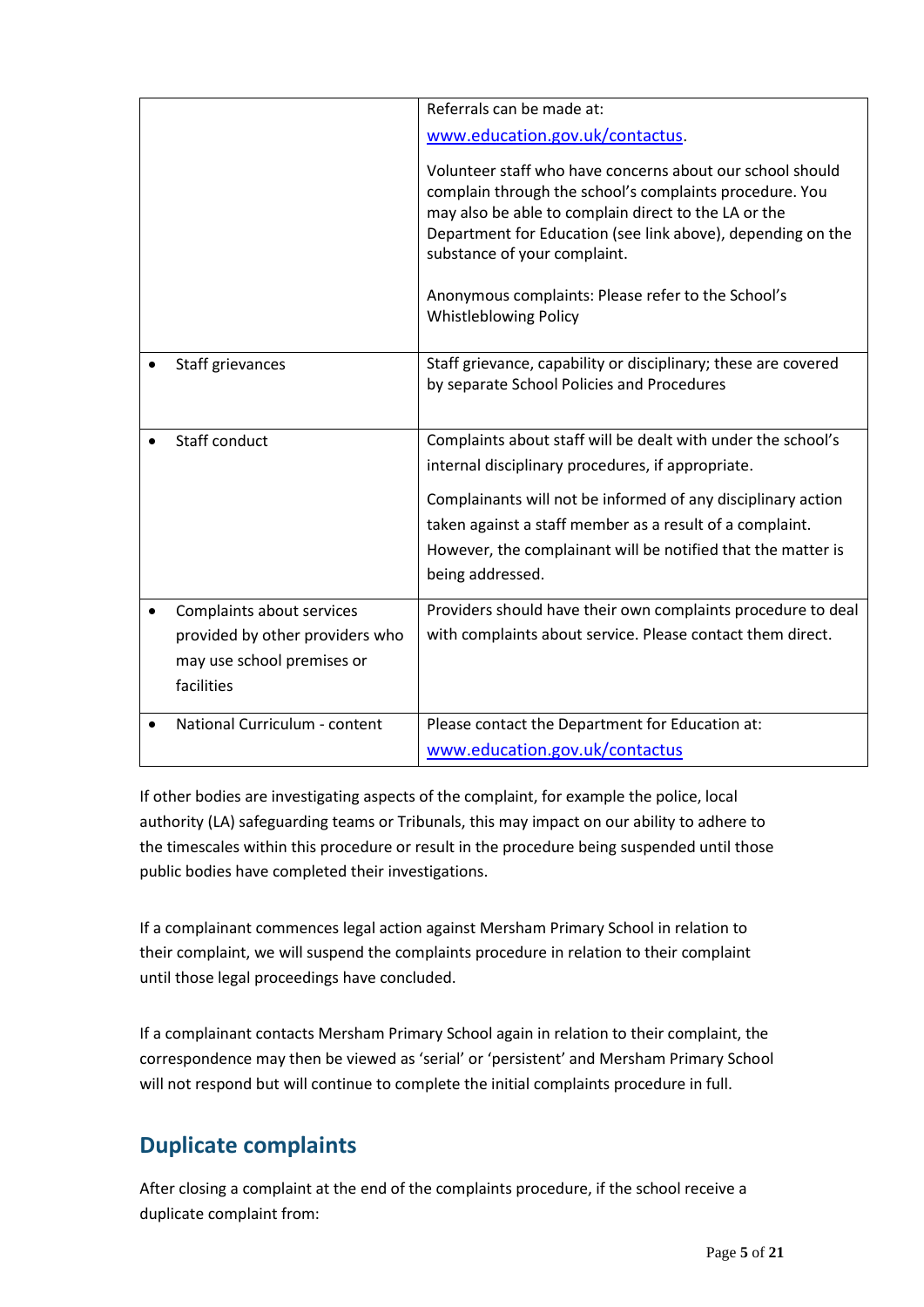- a spouse
- a partner
- a grandparent
- a child

The school will inform the new complainant that the school has already considered that complaint and the local process is complete. The school should advise the new complainant to contact the Department for Education should they be dissatisfied with the school's handling of the original complaint.

Any new aspects to the original complaint will be investigated and dealt with to the full extent of the complaints procedure.

# **Resolving complaints**

At each stage in the procedure, Mersham Primary School wants to resolve the complaint. If appropriate, we will acknowledge that the complaint is upheld in whole or in part. In addition, we may offer one or more of the following:

- an explanation
- an admission that the situation could have been handled differently or better
- an assurance that we will try to ensure the event complained of will not recur
- an explanation of the steps that have been or will be taken to help ensure that it will not happen again and an indication of the timescales within which any changes will be made
- an undertaking to review school policies in light of the complaint
- an apology.

#### **Withdrawal of a Complaint**

If a complainant wants to withdraw their complaint, we will ask them to confirm this in writing.

## **Stage 1**

Formal complaints must be made to the headteacher (unless they are about the headteacher), via the school office. This may be done in person, in writing (preferably on the Complaint Form including what actions you may feel might resolve the problem at this stage), or by telephone.

The headteacher will record the date the complaint is received and will acknowledge receipt of the complaint in writing (either by letter or email) within 5 school days.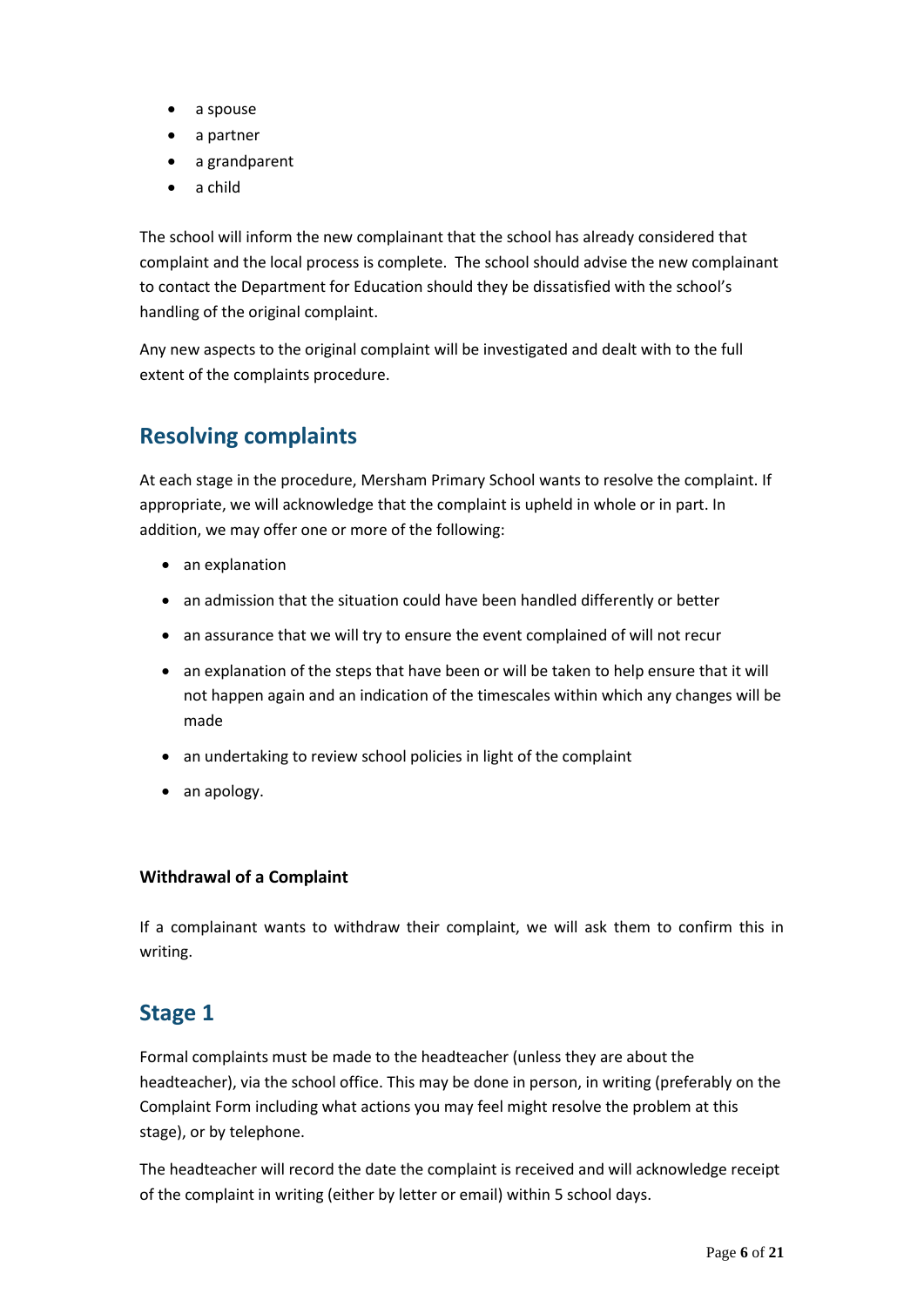Within this response, the headteacher will seek to clarify the nature of the complaint, ask what remains unresolved and what outcome the complainant would like to see. The headteacher can consider whether a face to face meeting is the most appropriate way of doing this.

*Note: The headteacher may delegate the investigation to another member of the school's senior leadership team but not the decision to be taken.*

During the investigation, the headteacher (or investigator) will:

- if necessary, interview those involved in the matter and/or those complained of, allowing them to be accompanied if they wish
- keep a written record of any meetings/interviews in relation to their investigation.

At the conclusion of their investigation, the headteacher will provide a formal written response within 20 school days of the date of receipt of the complaint.

If the headteacher is unable to meet this deadline, they will provide the complainant with an update and revised response date.

The response will detail any actions taken to investigate the complaint and provide a full explanation of the decision made and the reason(s) for it. Where appropriate, it will include details of actions Mersham Primary School will take to resolve the complaint.

The headteacher will advise the complainant of how to escalate their complaint should they remain dissatisfied with the outcome of Stage 1.

If the complaint is about the headteacher, or a member of the governing body (including the Chair or Vice-Chair), a suitably skilled governor will be appointed to complete all the actions at Stage 1.

Complaints about the headteacher or member of the governing body must be made to Felicity Moore, the Clerk to governors, via the school office.

If the complaint is:

- jointly about the Chair and Vice Chair or
- the entire governing body or
- the majority of the governing body

Stage 1 may be considered by a suitably skilled and impartial member of the Governing body or if there are no suitably skilled and impartial members it could be considered by an independent investigator appointed by the clerk on behalf of the governing body or depending on the nature of the complaint and in the case of schools within the CARE Foundation Trust support could be sought from members of the CARE Foundation Trust Board to provide an impartial investigator. At the conclusion of their investigation, the chosen investigating body will provide a formal written response to the complainant and governing body.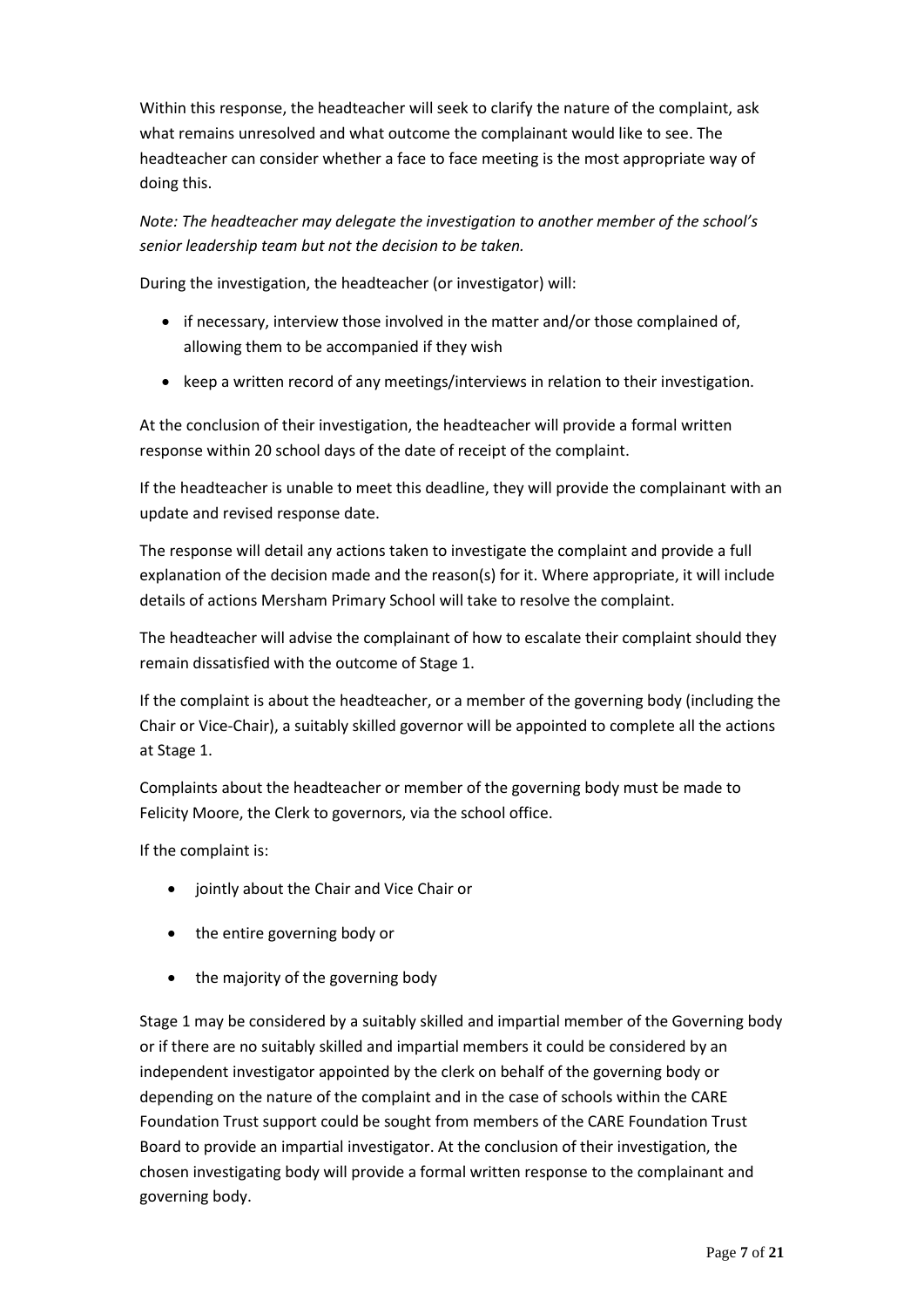# **Stage 2**

If the complainant is dissatisfied with the outcome at Stage 1 and wishes to take the matter further, they can escalate the complaint to Stage 2 – a meeting with members of the governing body's complaints committee, which will be formed of the first three, impartial, governors available. This is the final stage of the complaints procedure.

A request to escalate to Stage 2 must be made to Felicity Moore, Clerk to the governors, via the school office, within 5 school days of receipt of the Stage 1 response.

The Clerk will record the date the complaint is received and acknowledge receipt of the complaint in writing (either by letter or email) within 5 school days.

Requests received outside of this time frame will only be considered if exceptional circumstances apply.

The Clerk will write to the complainant to inform them of the date of the meeting. They will aim to convene a meeting within 20 school days of receipt of the Stage 2 request. If this is not possible, the Clerk will provide an anticipated date and keep the complainant informed.

If the complainant rejects the offer of three proposed dates, without good reason, the Clerk will decide when to hold the meeting. It will then proceed in the complainant's absence on the basis of written submissions from both parties.

The complaints committee will consist of at least three governors with no prior involvement or knowledge of the complaint. Prior to the meeting, they will decide amongst themselves who will act as the Chair of the Complaints Committee. If there are fewer than three governors from Mersham Primary School available, the Clerk will source any additional, independent governors through the CARE Foundation Trust Schools. The Governing Body will err on the side of caution if the appearance of bias may be sufficient to taint any decision reached

If the committee is convening following rejection of three proposed dates without good reason the complaint will proceed on the basis of written submissions from both parties but in making their decision they will be sensitive to the complainant's needs.

When the complainant attends the meeting, they may bring someone along to provide support. This can be a relative or friend. The Department for Education recommend that neither the complainant nor the school bring legal representation. These committees are not a form of legal proceedings. The aim of the governors committee should be:

- reconciliation
- to put right things that may have gone wrong

The Department for Education recognises there may be occasions when legal representation is appropriate for instance, if a school employee is called as a witness in a complaint meeting, they may wish to be supported by union and/or legal representation.

*Note: Complaints about staff conduct will not generally be handled under this complaints procedure. Complainants will be advised that any staff conduct complaints will be considered*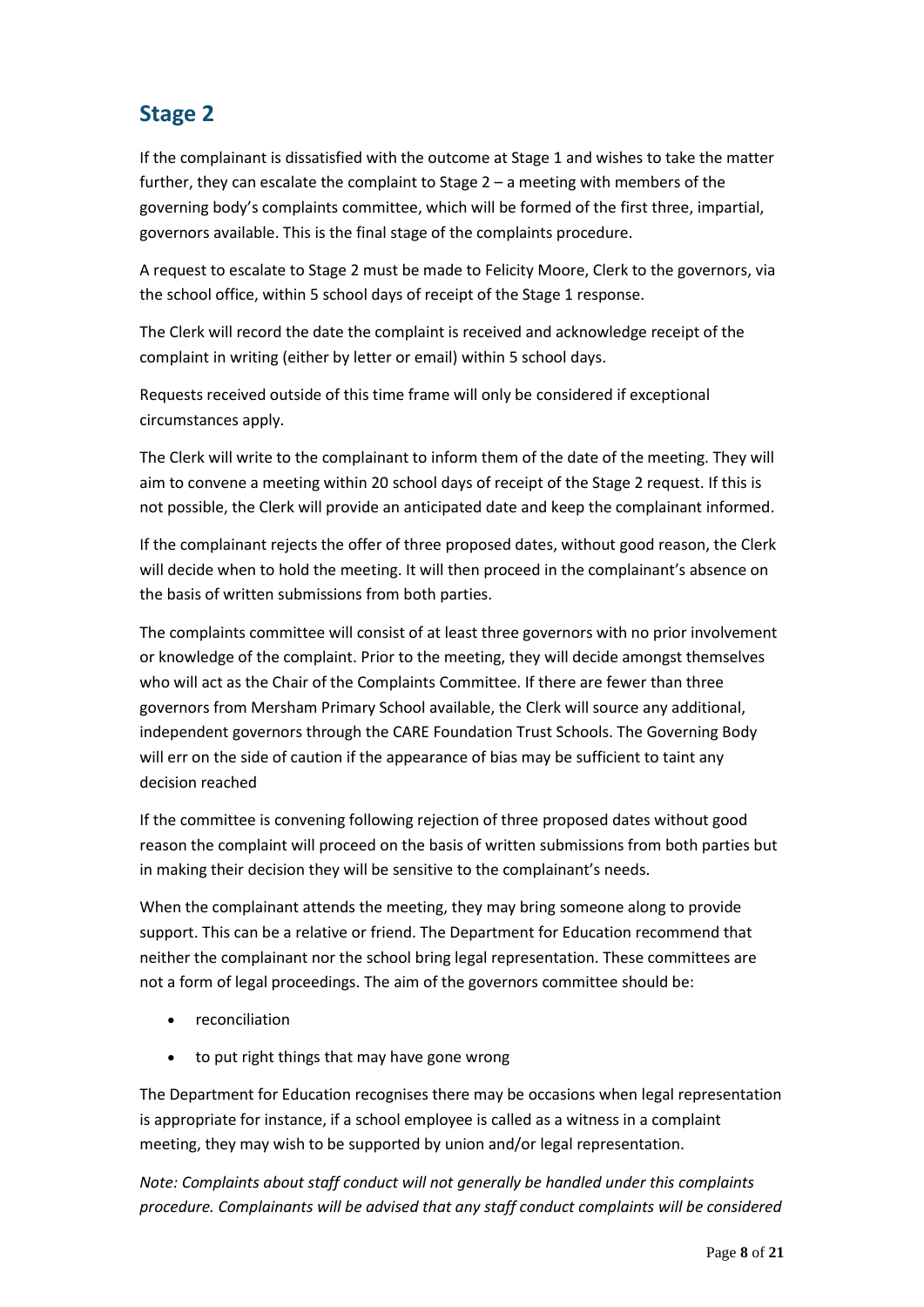*under staff disciplinary procedures, if appropriate, but outcomes will not be shared with them.* 

Representatives from the media are not permitted to attend.

At least 10 school days before the meeting, the Clerk will:

- confirm and notify the complainant of the date, time and venue of the meeting, ensuring that, if the complainant is invited, the dates are convenient to all parties and that the venue and proceedings are accessible
- request copies of any further written material to be submitted to the committee at least 7 school days before the meeting.

Any written material will be circulated to all parties at least 5 school days before the date of the meeting. The committee will not normally accept, as evidence, recordings of conversations that were obtained covertly and without the informed consent of all parties being recorded.

The committee will also not review any new complaints at this stage or consider evidence unrelated to the initial complaint to be included. New complaints must be dealt with from Stage 1 of the procedure.

The meeting will be held in private. Electronic recordings of meetings or conversations are not normally permitted unless a complainant's own disability or special needs require it. Prior knowledge and consent of all parties attending must be sought before meetings or conversations take place. Consent will be recorded in any minutes taken. Schools are data controllers in their own right and have the discretion via their policies to decide for themselves whether to allow complainants to record meetings, if it's not required for the purposes of a reasonable adjustment.

The committee will consider the complaint and all the evidence presented. The committee can:

- uphold the complaint in whole or in part
- dismiss the complaint in whole or in part.

.

If the complaint is upheld in whole or in part, the committee will:

- decide on the appropriate action to be taken to resolve the complaint
- where appropriate, recommend changes to the school's systems or procedures to prevent similar issues in the future.

The Chair of the Committee will provide the complainant and Mersham Primary School with a full explanation of their decision and the reason(s) for it, in writing, within 15 school days.

The letter to the complainant will include details of how to contact the Department for Education if they are dissatisfied with the way their complaint has been handled by Mersham Primary School along with copies of the minutes.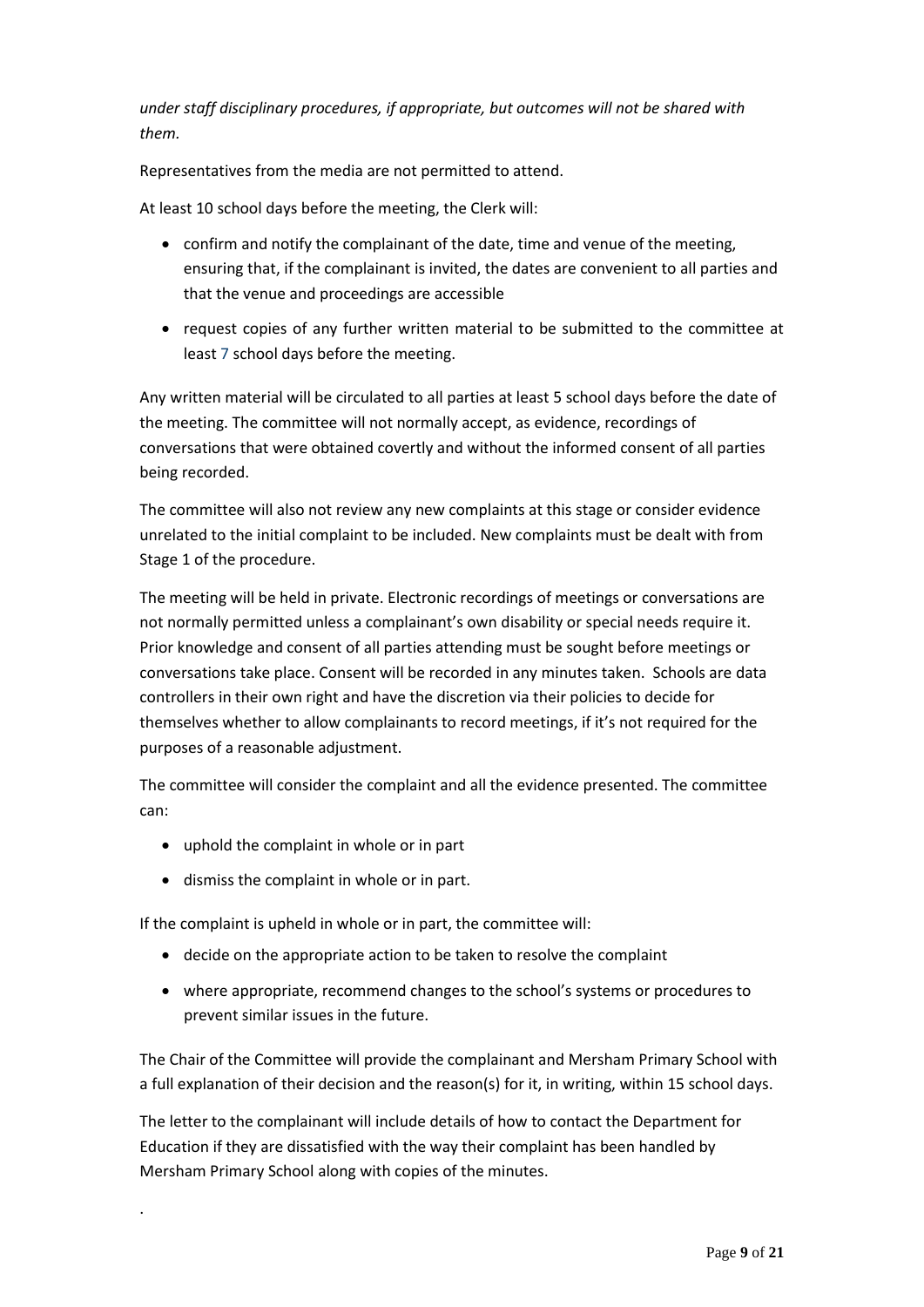If the complaint is:

- jointly about the Chair and Vice Chair or
- the entire governing body or
- the majority of the governing body

Stage 2 will be heard by a committee of independent governors convened by the clerk from either impartial members of the GB or from governors/trustees from within the CARE Foundation Trust schools. The committee will consider the complaint and all the evidence presented. The committee can:

- uphold the complaint in whole or in part
- dismiss the complaint in whole or in part.

If the complaint is upheld in whole or in part, the committee will:

- decide on the appropriate action to be taken to resolve the complaint
- where appropriate, recommend changes to systems or procedures to prevent similar issues in the future.

The Chair of the Committee will provide the complainant and Mersham Primary School with a full explanation of their decision and the reason(s) for it, in writing, within 15 school days.

The letter to the complainant will include details of how to contact the Department for Education if they are dissatisfied with the way their complaint has been handled by Mersham Primary School along with copies of the minutes.

## **Complaint campaigns**

Occasionally, you may become the focus of a campaign and receive large volumes of complaints:

- all based on the same subject
- from complainants unconnected with the school

Following an internal investigation into the subject matter by the Senior Leadership Team the school will respond either by:

- sending a template response to all complainants or
- publishing a single response on the school's website

If complainants in this case remain dissatisfied they may refer to the "Next Steps" at the end of this policy.

## **Next Steps**

If the complainant believes the school did not handle their complaint in accordance with the published complaints procedure or they acted unlawfully or unreasonably in the exercise of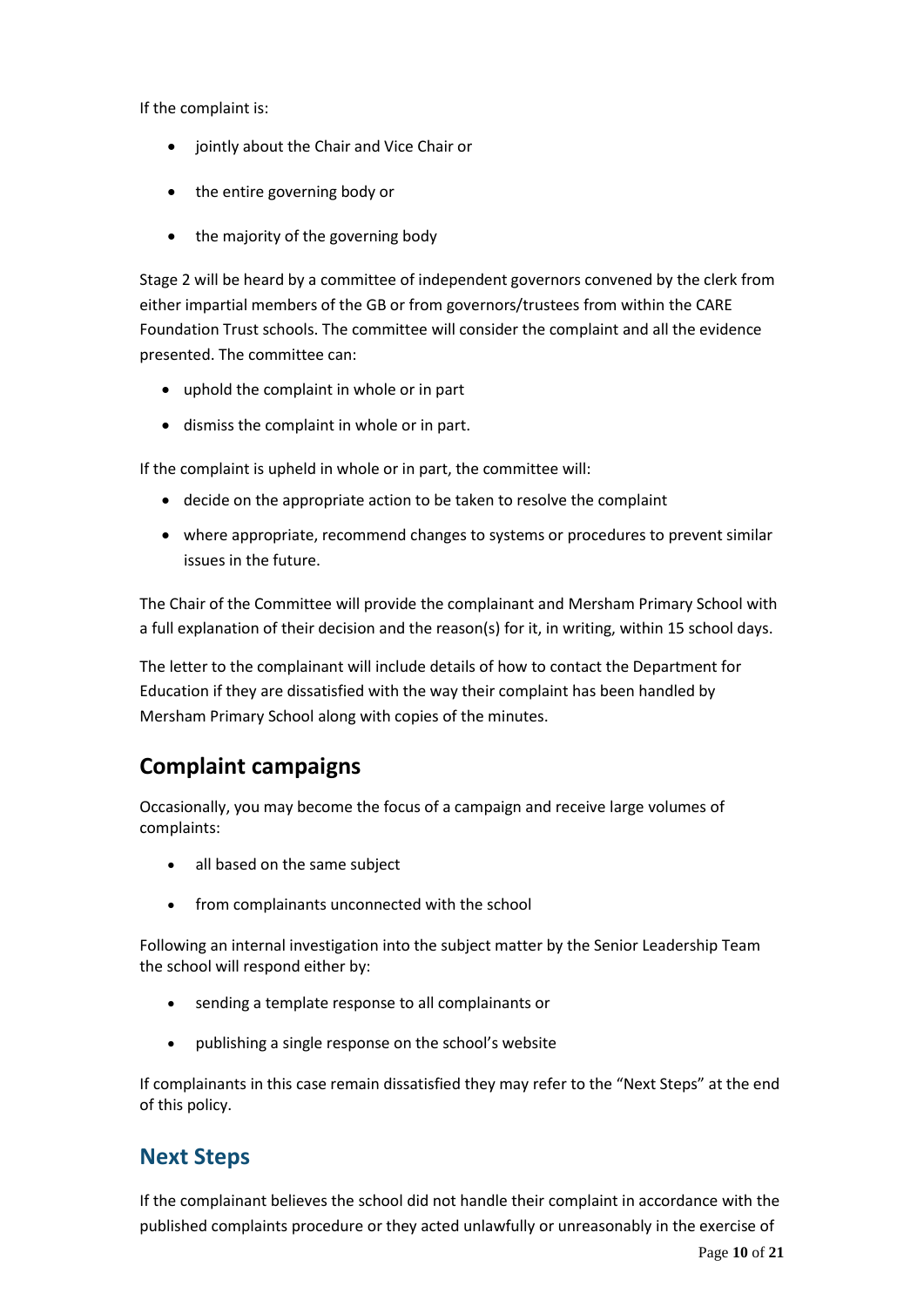their duties under education law, they can contact the Department for Education after they have completed Stage 2.

The Department for Education will not normally reinvestigate the substance of complaints or overturn any decisions made by Mersham Primary School. They will consider whether Mersham Primary School has adhered to education legislation and any statutory policies connected with the complaint.

The complainant can refer their complaint to the Department for Education online at: [www.education.gov.uk/contactus,](http://www.education.gov.uk/contactus) by telephone on: 0370 000 2288 or by writing to:

Department for Education Piccadilly Gate Store Street Manchester M1 2WD.

## **Policy for managing serial and unreasonable complaints**

Mersham Primary School is committed to dealing with all complaints fairly and impartially, and to providing a high quality service to those who complain. Anyone has the right to raise a new complaint at any time. We will not normally limit the contact complainants have with the school. However, we do not expect our staff to tolerate unacceptable behaviour and will take action to protect staff from that behaviour, including that which is abusive, offensive or threatening.

The school defines unreasonable complaints as '*those who, because of the frequency or nature of their contact with the school, hinder our consideration of their or other people's complaints*'.

#### **Examples: A complaint may be regarded as unreasonable when the person making the complaint:**

- o refuses to articulate their complaint or specify the grounds of a complaint or the outcomes sought by raising the complaint, despite offers of assistance;
- o refuses to co-operate with the complaints investigation process while still wishing their complaint to be resolved;
- $\circ$  refuses to accept that certain issues are not within the scope of a complaints procedure;
- o insists on the complaint being dealt with in ways which are incompatible with the adopted complaints procedure or with good practice;
- o introduces trivial or irrelevant information which the complainant expects to be taken into account and commented on, or raises large numbers of detailed but unimportant questions, and insists they are fully answered, often immediately and to their own timescales;
- o makes unjustified complaints about staff who are trying to deal with the issues, and seeks to have them replaced;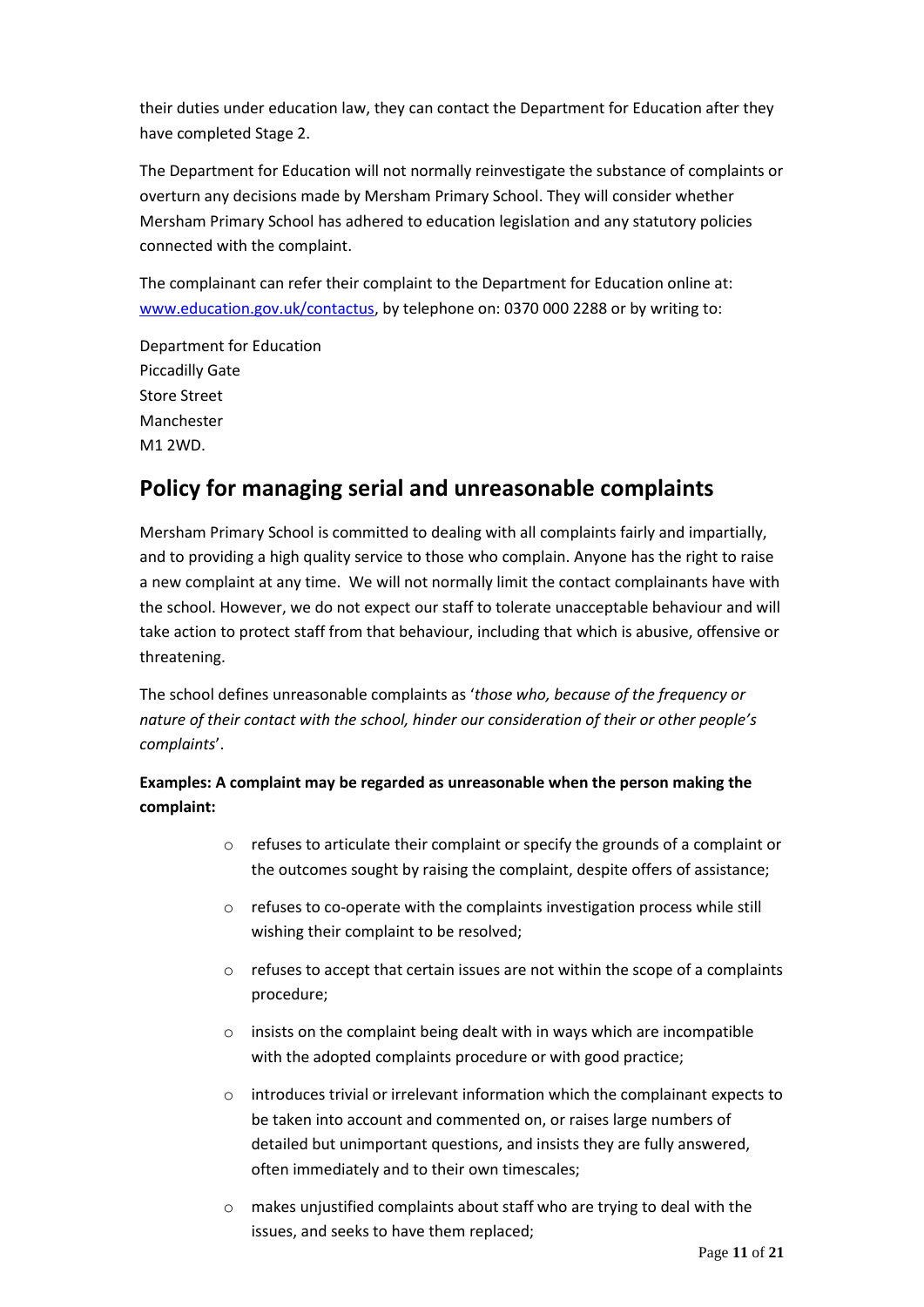- o changes the basis of the complaint as the investigation proceeds;
- o repeatedly makes the same complaint (despite previous investigations or responses concluding that the complaint is groundless or has been addressed);
- o refuses to accept the findings of the investigation into that complaint where the school's complaint procedure has been fully and properly implemented and completed including referral to the Department for Education;
- o seeks an unrealistic outcome;
- o Makes excessive demands on school time by frequent, lengthy, complicated and stressful contact with staff regarding the complaint in person, in writing, by email and by telephone while the complaint is being dealt with.

#### **A complaint may also be considered unreasonable if the person making the complaint does so either face-to-face, by telephone or in writing or electronically**:-

- o maliciously;
- o aggressively;
- o using threats, intimidation or violence;
- o using abusive, offensive or discriminatory language;
- o knowing it to be false;
- o using falsified information;
- o Publishing unacceptable information in a variety of media such as in social media websites and newspapers.

Complainants should limit the numbers of communications with a school while a complaint is being progressed. It is not helpful if repeated correspondence is sent (either by letter, phone, email or text) as it could delay the outcome being reached.

Whenever possible, the Headteacher or Chair of Governors will discuss any concerns with the complainant informally before applying an 'unreasonable' marking including suggesting that the complainant asks a third party to act on their behalf such as the local Citizen' Advice.

If the behaviour continues, the Headteacher will write to the complainant explaining that their behaviour is unreasonable and asking them to change it. For complainants who excessively contact the school causing a significant level of disruption, we may specify methods of communication (such as restrict the complaint to a single point of contact via an email address) and limit the number of contacts in a communication plan. This will usually be reviewed after 6 months.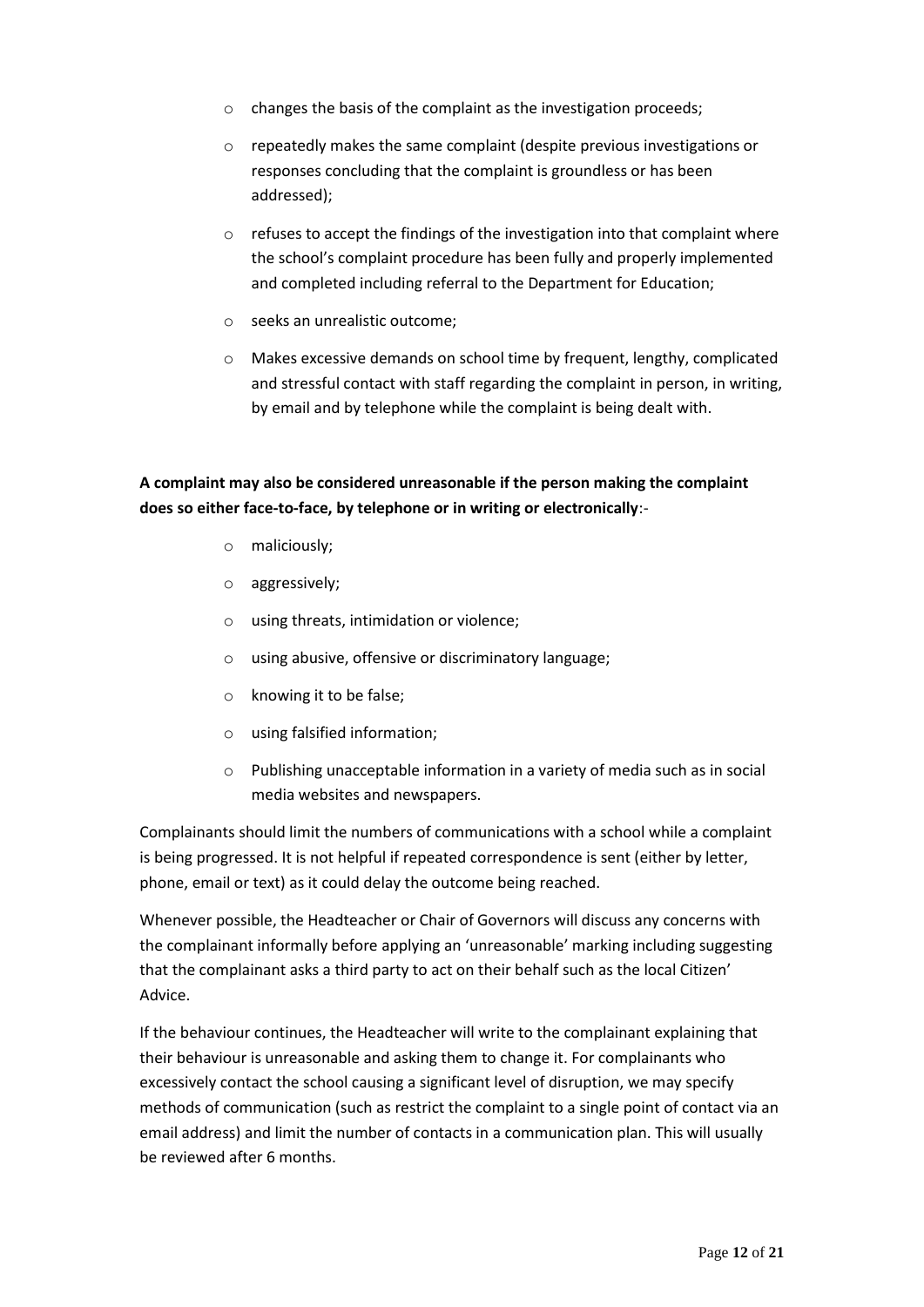In response to any serious incident of harassment, aggression or violence, the concerns and actions taken will be put in writing immediately (including the decision to stop responding) and the police informed. This may include barring an individual from school premises.

## **Barring from the School Premises**

Although fulfilling a public function, Schools are private places. The public has no automatic right of entry. Schools will therefore act to ensure they remain a safe place for pupils, staff and other members of their community.

If an individual's behaviour is a cause for concern, a school can ask him/her to leave school premises. In serious cases, the Headteacher or the local authority can notify them in writing that their implied licence to be on school premises has been temporarily revoked subject to any representations that the person may wish to make. Schools should always give that person the opportunity to formally express their views on the decision to bar in writing. Anyone wishing to complain about being barred can do so, by letter or email, to the Chair of Governors. The decision to bar should then be reviewed, taking into account any representations and either confirmed or lifted. If the decision is confirmed the person should be notified in writing, explaining how long the bar will be in place and when the decision will be reviewed, usually after 6 months.

Complaints about barring cannot be escalated to the Department for Education. Once the school's own complaints procedure has been completed, the only remaining avenue of appeal is through the Courts; independent legal advice must therefore be sought.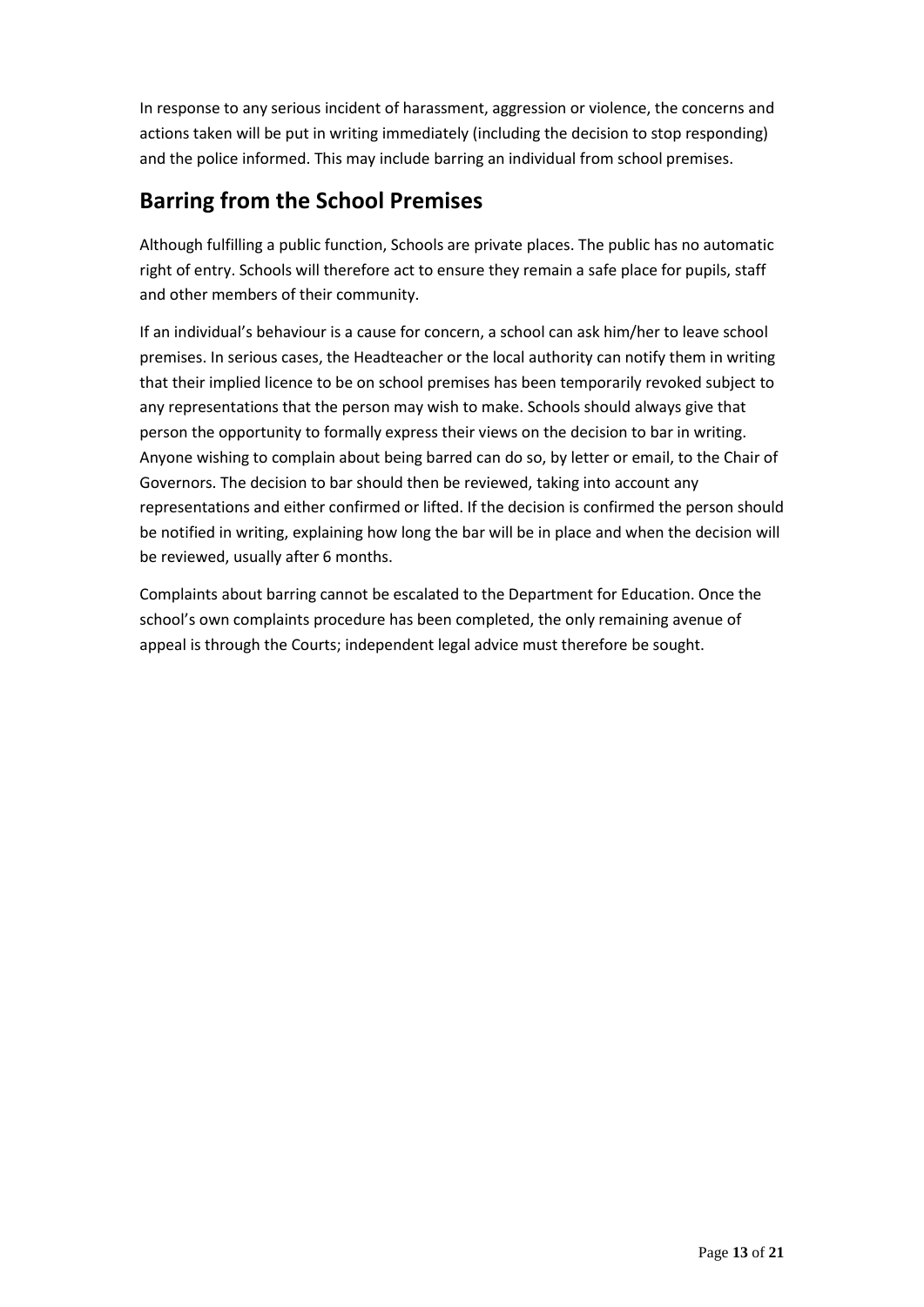# **Concern Form**

Please complete and return to Cheryl Chalkley (Headteacher) who will acknowledge receipt and explain what action will be taken.

| Your name:                                                                                                   |
|--------------------------------------------------------------------------------------------------------------|
| Pupil's name (if relevant):                                                                                  |
| Your relationship to the pupil (if relevant):                                                                |
| Address:                                                                                                     |
|                                                                                                              |
| Postcode:                                                                                                    |
| Day time telephone number:<br><b>Evening telephone number:</b>                                               |
| Please give details of your concern, including whether you have spoken to anybody at<br>the school about it. |
|                                                                                                              |
|                                                                                                              |
|                                                                                                              |
|                                                                                                              |
|                                                                                                              |
|                                                                                                              |
|                                                                                                              |
|                                                                                                              |
|                                                                                                              |
|                                                                                                              |
|                                                                                                              |
|                                                                                                              |
|                                                                                                              |
|                                                                                                              |
|                                                                                                              |
|                                                                                                              |
|                                                                                                              |
|                                                                                                              |
|                                                                                                              |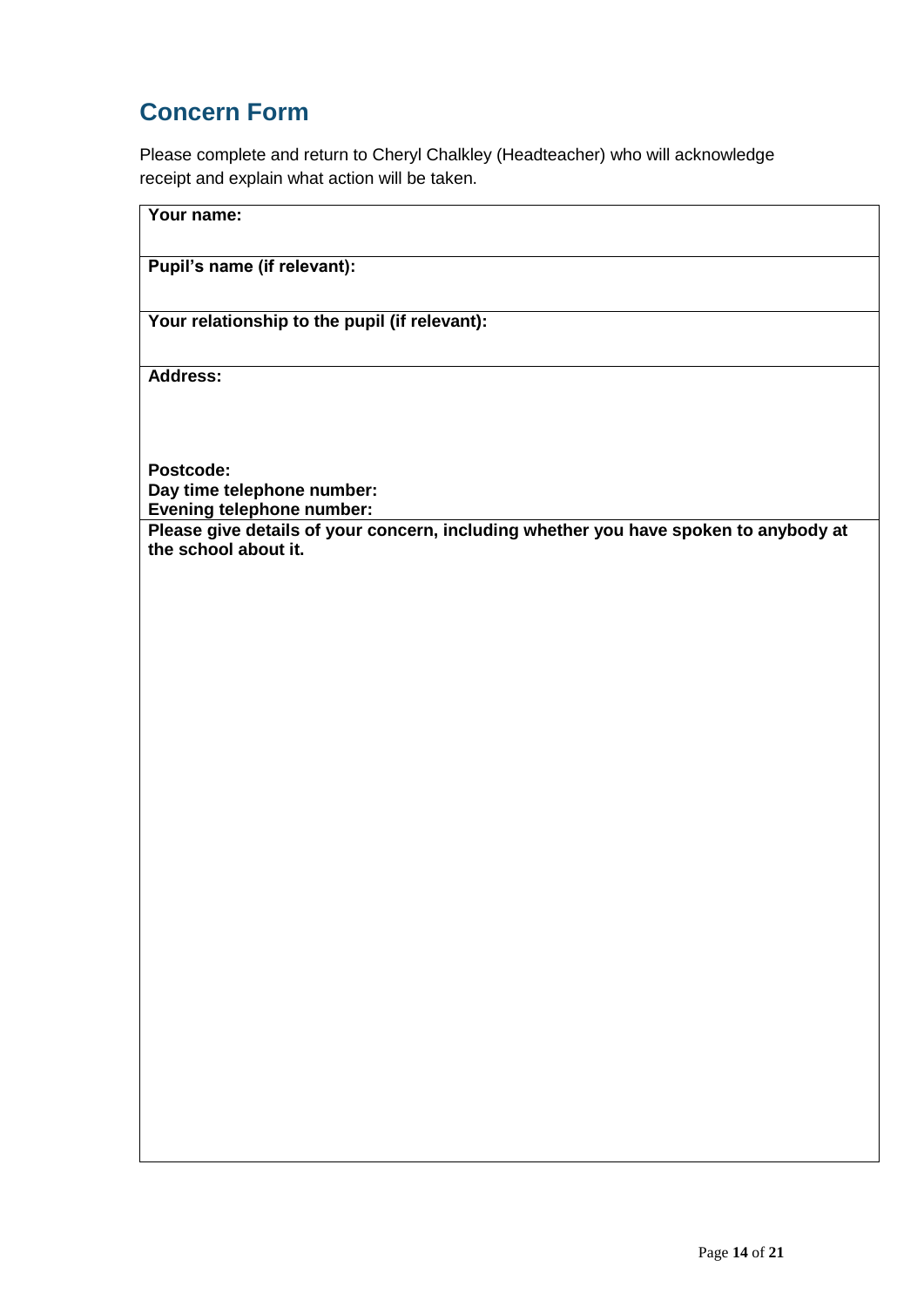| What actions do you feel might resolve the problem at this stage? |  |  |
|-------------------------------------------------------------------|--|--|
|                                                                   |  |  |
|                                                                   |  |  |
|                                                                   |  |  |
|                                                                   |  |  |
|                                                                   |  |  |
|                                                                   |  |  |
|                                                                   |  |  |
|                                                                   |  |  |
|                                                                   |  |  |
|                                                                   |  |  |
|                                                                   |  |  |
|                                                                   |  |  |
|                                                                   |  |  |
|                                                                   |  |  |
|                                                                   |  |  |
| Signature:                                                        |  |  |
| Date:                                                             |  |  |
|                                                                   |  |  |
| <b>Official use</b>                                               |  |  |
| Date acknowledgement sent:                                        |  |  |
|                                                                   |  |  |
| By who:                                                           |  |  |
|                                                                   |  |  |
|                                                                   |  |  |
| Concern referred to:                                              |  |  |
|                                                                   |  |  |
|                                                                   |  |  |
| Date:                                                             |  |  |
|                                                                   |  |  |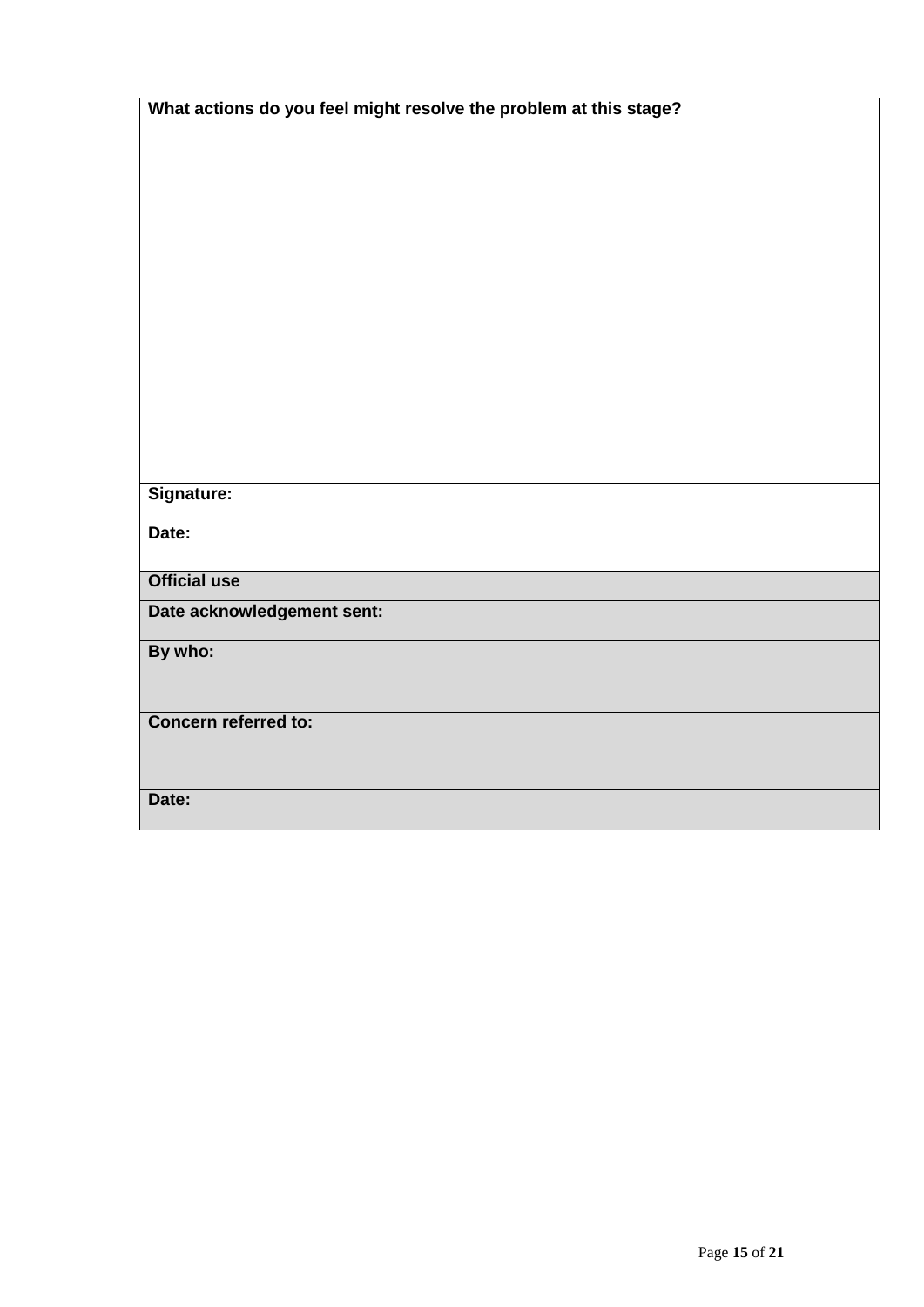# **Complaint Form**

Please complete and return to Cheryl Chalkley (Headteacher) who will acknowledge receipt and explain what action will be taken.

**Your name:**

**Pupil's name (if relevant):**

**Your relationship to the pupil (if relevant):**

**Address:** 

**Postcode: Day time telephone number: Evening telephone number: Please give details of your concern, including whether you have spoken to anybody at** 

**the school about it.**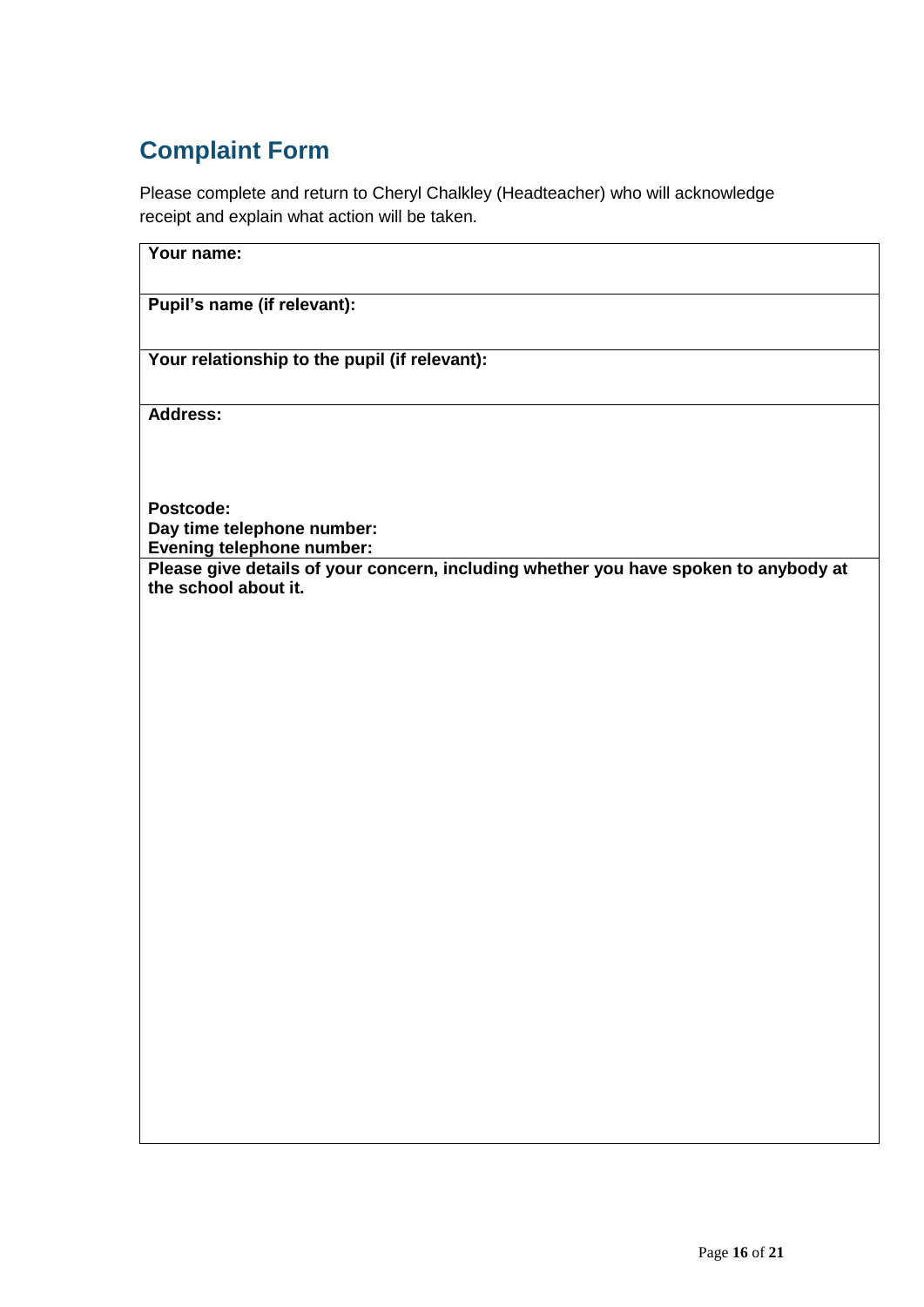| What actions do you feel might resolve the problem at this stage? |  |
|-------------------------------------------------------------------|--|
|                                                                   |  |
|                                                                   |  |
|                                                                   |  |
|                                                                   |  |
|                                                                   |  |
|                                                                   |  |
|                                                                   |  |
|                                                                   |  |
|                                                                   |  |
|                                                                   |  |
| Are you attaching any paperwork? If so, please give details.      |  |
|                                                                   |  |
|                                                                   |  |
|                                                                   |  |
|                                                                   |  |
|                                                                   |  |
|                                                                   |  |
|                                                                   |  |
|                                                                   |  |
| Signature:                                                        |  |
| Date:                                                             |  |
|                                                                   |  |
| <b>Official use</b>                                               |  |
| Date acknowledgement sent:                                        |  |
| By who:                                                           |  |
|                                                                   |  |
| <b>Complaint referred to:</b>                                     |  |
|                                                                   |  |
| Date:                                                             |  |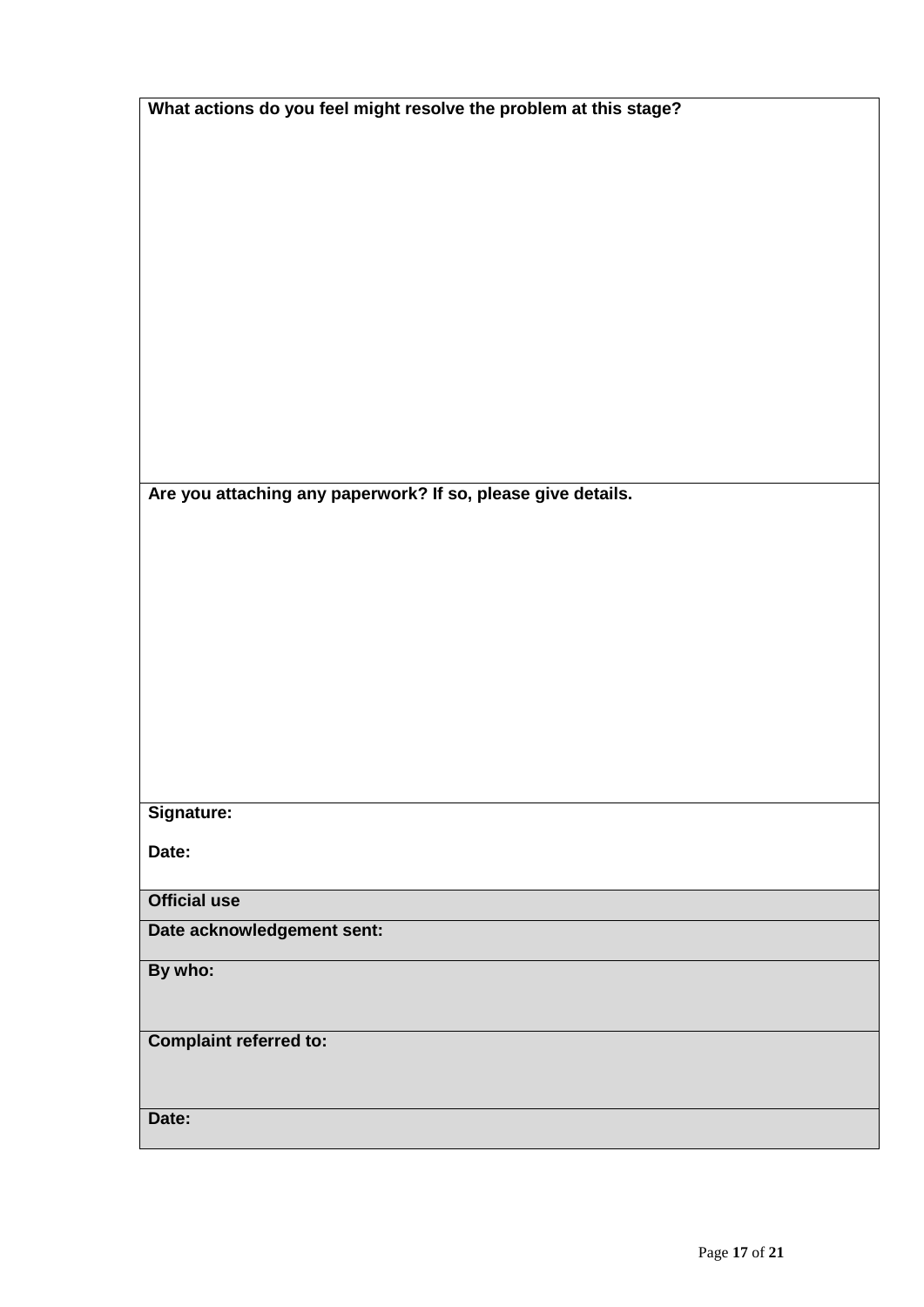## **Roles and Responsibilities**

#### **Complainant**

The complainant will receive a more effective response to the complaint if they:

- explain the complaint in full as early as possible
- co-operate with the school in seeking a solution to the complaint
- respond promptly to requests for information or meetings or in agreeing the details of the complaint
- ask for assistance as needed
- treat all those involved in the complaint with respect
- refrain from publicising the details of their complaint on social media and respect confidentiality.

#### **Investigator**

The investigator's role is to establish the facts relevant to the complaint by:

- providing a comprehensive, open, transparent and fair consideration of the complaint through:
	- o sensitive and thorough interviewing of the complainant to establish what has happened and who has been involved
	- o interviewing staff and children/young people and other people relevant to the complaint
	- o consideration of records and other relevant information
	- o analysing information
- liaising with the complainant and the complaints co-ordinator as appropriate to clarify what the complainant feels would put things right.

The investigator should:

- conduct interviews with an open mind and be prepared to persist in the questioning
- keep notes of interviews or arrange for an independent note taker to record minutes of the meeting
- ensure that any papers produced during the investigation are kept securely pending any appeal
- be mindful of the timescales to respond
- prepare a comprehensive report for the headteacher or complaints committee that sets out the facts, identifies solutions and recommends courses of action to resolve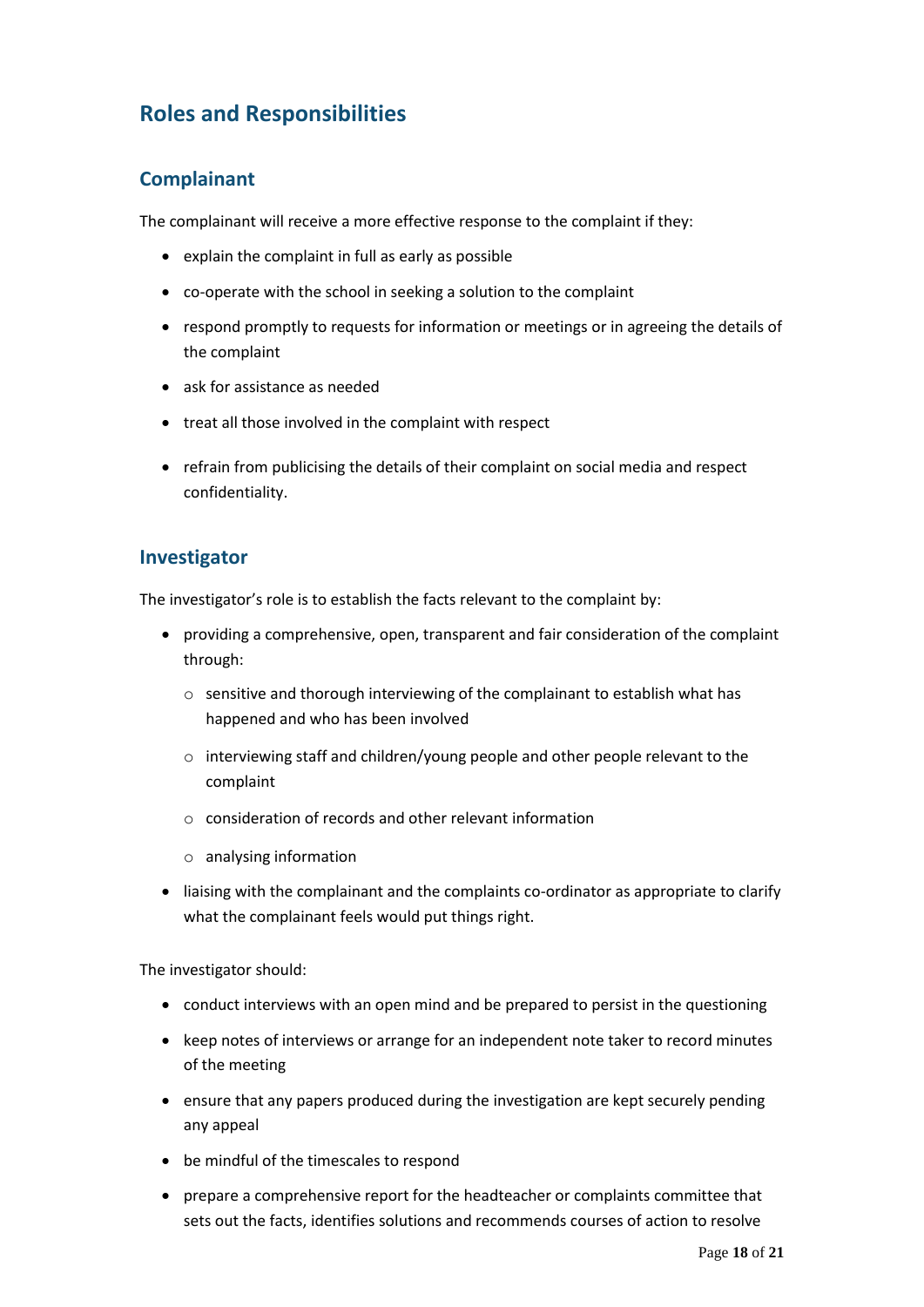problems.

The headteacher or complaints committee will then determine whether to uphold or dismiss the complaint and communicate that decision to the complainant, providing the appropriate escalation details.

#### **Complaints Co-ordinator**

The complaints co-ordinator should:

- ensure that the complainant is fully updated at each stage of the procedure
- liaise with staff members, headteacher, Chair of Governors, Clerk and LAs (if appropriate) to ensure the smooth running of the complaints procedure
- be aware of issues regarding:
	- o sharing third party information
	- $\circ$  additional support. This may be needed by complainants when making a complaint including interpretation support or where the complainant is a child or young person
- keep records.

#### **Clerk to the Governing Body**

The Clerk is the contact point for the complainant and the committee and should:

- ensure that all people involved in the complaint procedure are aware of their legal rights and duties, including any under legislation relating to school complaints, education law, the Equality Act 2010, the Freedom of Information Act 2000, the Data Protection Act (DPA) 2018 and the General Data Protection Regulations (GDPR)
- set the date, time and venue of the meeting, ensuring that the dates are convenient to all parties (if they are invited to attend) and that the venue and proceedings are accessible
- collate any written material relevant to the complaint (for example; stage 1 paperwork, school and complainant submissions) and send it to the parties in advance of the meeting within an agreed timescale
- record the proceedings
- circulate the minutes of the meeting
- notify all parties of the committee's decision.

#### **Committee Chair**

The committee's chair, who is nominated in advance of the complaint meeting, should ensure that: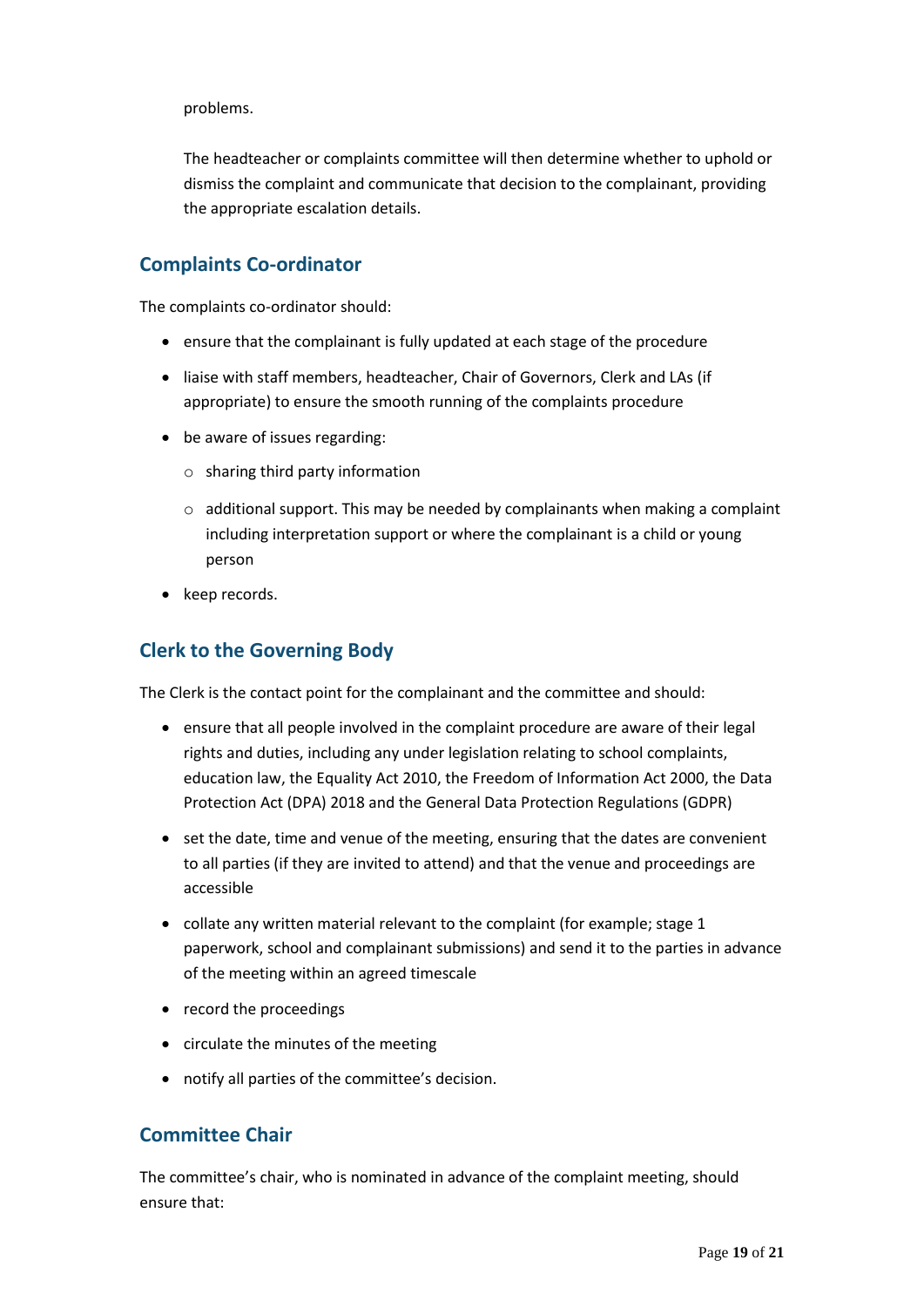- both parties are asked (via the Clerk) to provide any additional information relating to the complaint by a specified date in advance of the meeting
- $\bullet$  the meeting is conducted in an informal manner, is not adversarial, and that, if all parties are invited to attend, everyone is treated with respect and courtesy
- complainants who may not be used to speaking at such a meeting are put at ease. This is particularly important if the complainant is a child/young person
- the remit of the committee is explained to the complainant
- written material is seen by everyone in attendance, provided it does not breach confidentiality or any individual's rights to privacy under the DPA 2018 or GDPR.

If a new issue arises it would be useful to give everyone the opportunity to consider and comment upon it; this may require a short adjournment of the meeting

- both the complainant and the school are given the opportunity to make their case and seek clarity, either through written submissions ahead of the meeting or verbally in the meeting itself
- the issues are addressed
- key findings of fact are made
- the committee is open-minded and acts independently
- no member of the committee has an external interest in the outcome of the proceedings or any involvement in an earlier stage of the procedure
- the meeting is minuted
- they liaise with the Clerk (and complaints co-ordinator, if the school has one).

#### **Committee Member**

Committee members should be aware that:

• the meeting must be independent and impartial, and should be seen to be so

No governor may sit on the committee if they have had a prior involvement in the complaint or in the circumstances surrounding it.

• the aim of the meeting should be to resolve the complaint and achieve reconciliation between the school and the complainant

We recognise that the complainant might not be satisfied with the outcome if the meeting does not find in their favour. It may only be possible to establish the facts and make recommendations.

many complainants will feel nervous and inhibited in a formal setting

Parents/carers often feel emotional when discussing an issue that affects their child.

 extra care needs to be taken when the complainant is a child/young person and present during all or part of the meeting